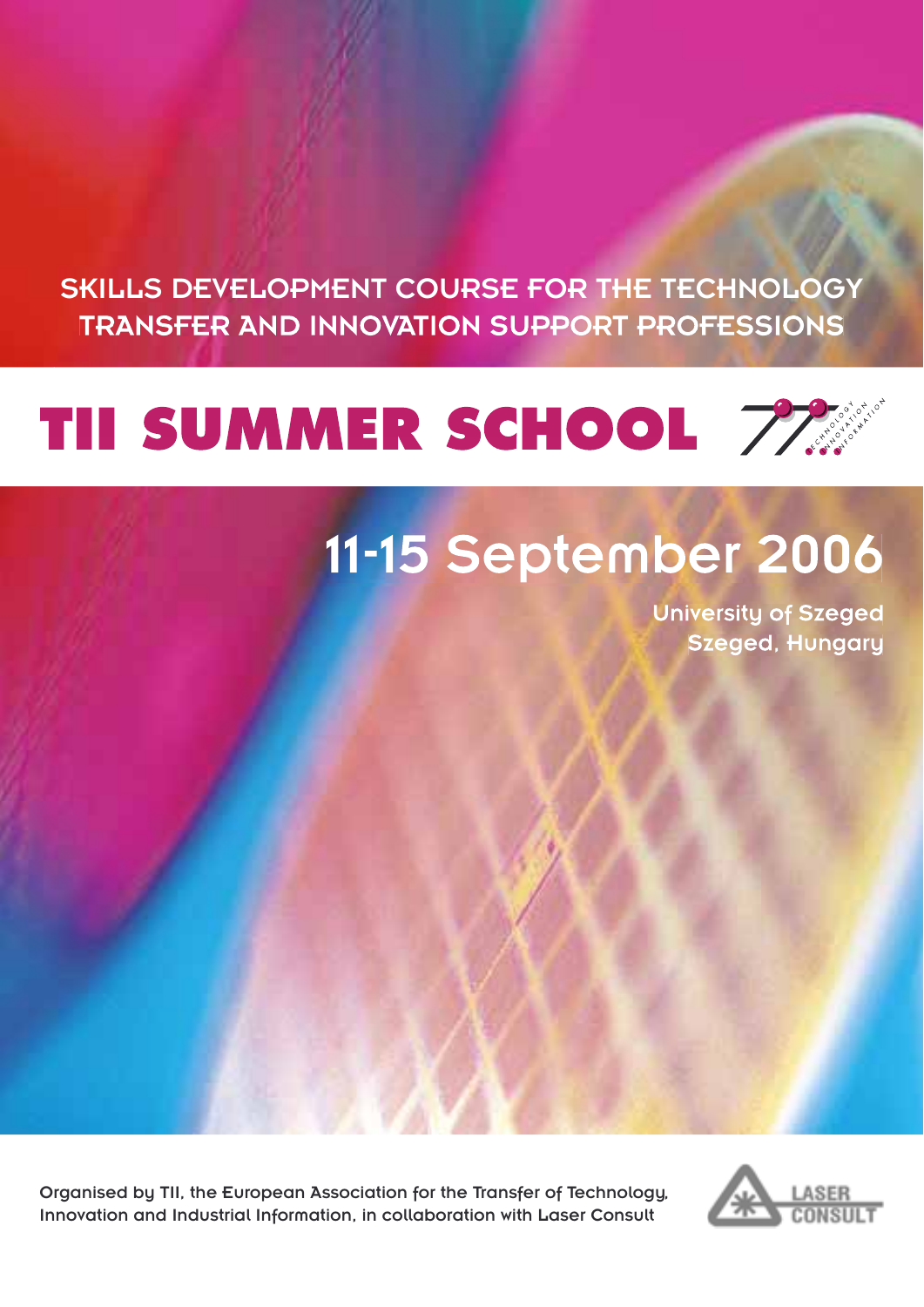# PROGRAMME

#### DAY 1 – MONDAY 11 SEPTEMBER 2006,  $9.30 - 17.30$

#### **Subject:**

#### **An Introduction to Innovation Management**

**Background and objectives:** Innovation and innovation management are sometimes overused and abused terms. The programme of the first day of the summer school aims to set the scene for the rest of the week by placing innovation and innovation management in the right context. It will look at the definition of innovation and innovation management, how it fits in with other management disciplines and will explore the different models which are commonly used. Participants will also get to grips with methods for identifying and generating new ideas, of having them accepted and of exploiting them. Attention will likewise be paid to potential problems and bottlenecks in the innovation system and ways to overcome them.

A further element of the course is dedicated to skills management, ranging from the definition of skills for specific knowledge-based jobs to profiling staff, planning learning programmes for them and assessing their acquisition of new skills. The final element of the workshop will look at customer relations management, including how to capture and anticipate customers' needs, how to decode their knowledge and ideas and then develop them into new business.

#### **Content:**

By the end of this workshop participants will be able to

- Understand the innovation management process
- Create a climate in which ideas can achieve their real potential
- Define and describe innovation roles and skills
- Set up an organisational knowledge structure
- Use customer and market input for the benefit of the innovation process

The workshop will consist of short presentations, interspersed with practical exercises in groups and the use of on-line self-assessment tools.

#### **Trainers:**

Dr. Richard Messnarz has been the chairman of EuroSPI (European Systems and Software Process Improvement and Innovation) since 1994. Over the past ten years he has been involved in European projects with innovation as the main theme, including one with innovation centres across Europe to develop a regional innovation transfer model, based on a study of 200 of Europe's most innovative firms, and another to develop skills training and a learning cultural for the innovation manager of tomorrow. Bruno Woeran MBA is managing director of DANUBE (www.danube.or.at), a regional transfer agency working with companies, higher education institutes, universities and chambers of commerce in EU programmes, ranging from training and further education to technology transfer, innovation and regional development. He is a member of the programme committee of the International Forum on Technology Management and manager of the European network LEO-NET.

#### DAY 2 – TUESDAY 12 SEPTEMBER 2006,  $9.30 - 17.30$

#### **Subject:**

#### **Making the Business Case for Technology Opportunities (practical bridge-building between science and business)**

**Objective and background:** Technology transfer professionals tend to be caught in a dilemma: they very often know little of the science/technology they wish to sell/transfer nor of the industries they must work with; yet they have to bridge this gap to be successful. In order to succeed in the market, Technology Opportunities must be (made) interesting to people who speak «market language», i.e. a good «business case» must be created.

Participants will learn how to create a business case for technology opportunities and gain insights of useful methods to do so. After the training, participants will be able to build «value chains» and draw «value innovation charts» to ask the right questions and to use a number of tools, including the web-based JBEngine available through TII, to find the answers. The workshop is based on exercises and discussions which are focused on real cases.

#### **Content:**

- Guidelines for making the business case for science/technology
- How to build a value chain and a value chart
- How to use JBEngine and other tools
- Case studies, exercises and discussions

**Trainer:** The workshop is run by Ernst Max Nielsen, Managing Director of MaxInno (DK), a technology transfer and investment organisation, which facilitates the exploitation of new technology worldwide. Max has extensive experience linking industrial demand for new technology with technological offers from universities and with transferring university IP to industry. In the mid-1990s he managed the Danish Technological Institute's Technology Partnership Programme and in 2000-2001 he ran an inward technology transfer programme with the Regional Environment Center for Central and Eastern Europe, based in Hungary. More information on Max's current activities may be found at www.icnet.dk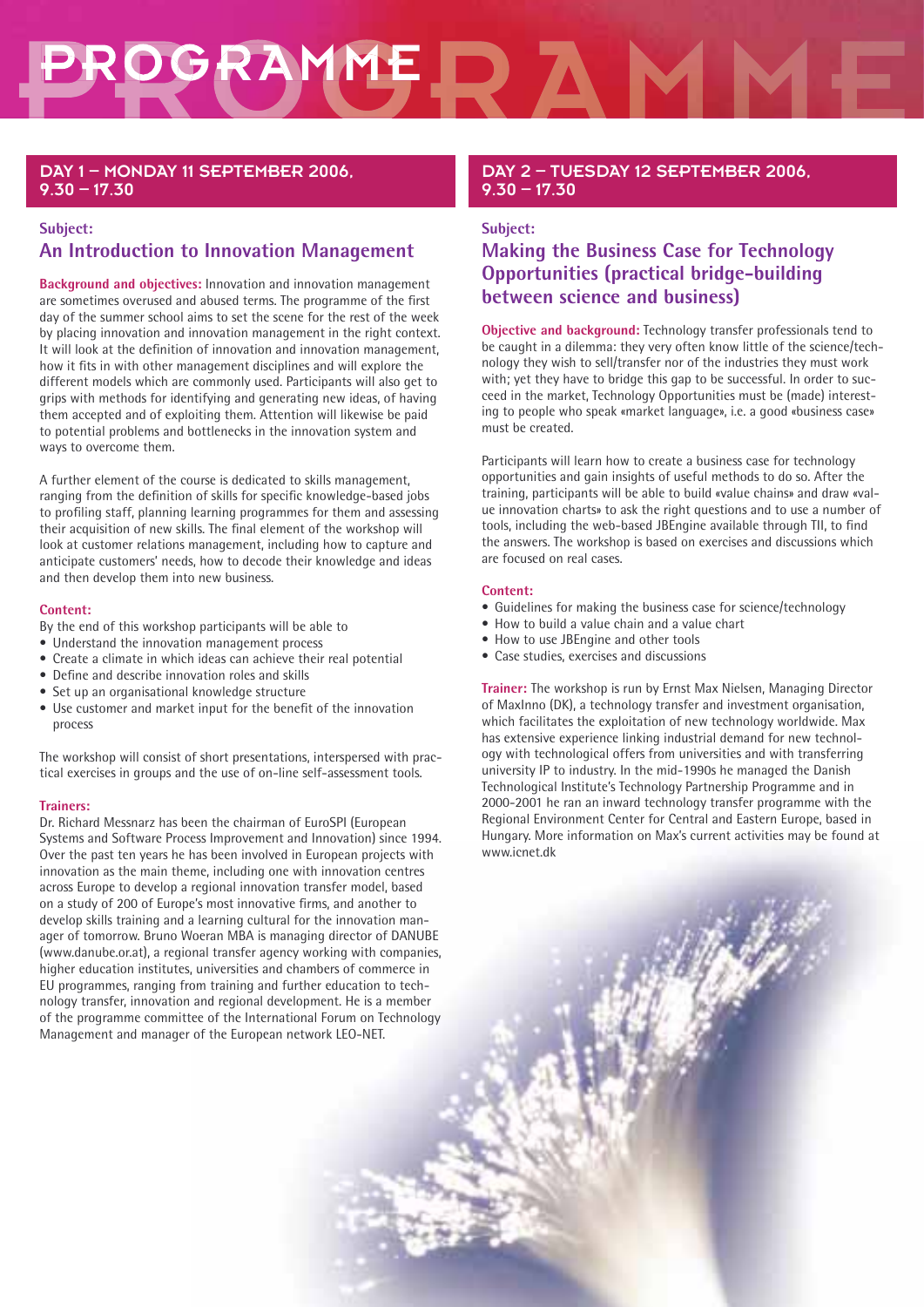### TII SUMMER SCHOOL





#### DAY 3 – WEDNESDAY 13 SEPTEMBER 2006,  $9.30 - 17.30$

#### **Subject: The Commercialization of a Knowledge-Intensive Business Idea**

**Objective and background:** The business development of scientific and technological inventions is not an easy task. To successfully commercialize an invention, a broad range of expertise is required in the areas of technology, marketing and finance. Most importantly, good negotiation skills are fundamental in order to obtain a successful result. This workshop is tailored especially to help practitioners engaged in the technology/ knowledge transfer process to develop their own toolbox of skills, with a special emphasis on improving their negotiation skills. Both marketing theory and practical case studies will be presented, as will the financial evaluation of scientific business opportunities. This will be followed by a demonstration of good practice in negotiating transfer deals and last but not least participants will be invited to practise their own negotiation skills through group exercises.

#### **Content:**

- An introduction to different methodological approaches to university-industry technology transfer processes
- The contribution of business valuation models to technology transfer processes, based on case studies
- An overview of effective negotiating strategies together with important negotiating tactics
- The negotiation process: a demonstration
- Case study work in groups on negotiation processes
- Presentations and feedback

During the workshop participants can expect to acquire a tried and tested business valuation model suitable for technology transfer processes. In addition, they will enhance their negotiation skills.

**Trainers:** The workshop is led by Dr. Peter van der Sijde, senior researcher at NIKOS, the University of Twente (www.utwente.nl/nikos) and lecturer in Knowledge Innovative Entrepreneurship at the Saxony Universities for Applied Sciences. Other trainers are Dr. Mirjam S. Leloux, consultant in business valuation of early-stage technology and intellectual property (www.scienceandbusiness.nl), and Drs. Rene Kloosterman, consultant in business development for knowledge-intensive services.

#### DAY 4 – THURSDAY 14 SEPTEMBER 2006,  $9.30 - 17.30$

#### **Subject:**

#### **Building Success in International Project Management**

**Objective and background:** With the internationalisation of the economy and science world, and with the availability of almost endless possibilities of telecommunication, more and more opportunities and new business models are seeing the light of day. Knowledge nowadays can be sourced and shared from anywhere at any time, but in order to use the knowledge to produce tangible benefits the work has to be done by humans, wherever they are, and whatever priorities and values they have. The paradigm of permanent working relationships has shifted towards more project-oriented cooperation: temporary cooperation schemes of big and small industries, science institutions, individuals.

Managing or participating in projects in an international (even worldwide) context requires new skills and abilities in order to meet the deadlines set by the project owner, and to meet the quality and quantity objectives defined for the deliverables. The objective of this workshop is to give the participants an introduction to some tools and techniques, as well as some practical hints for project management in an international context. They will take home with them a more developed awareness of signals, evolutions, behaviours that may occur in the course of projects, and a better understanding of how the success or failure of international project work can be influenced.

#### **Content:**

- Input from the participants on their own experience of international or inter-company projects
- The process of project management: some aspects of project management methodology, tools and techniques (an overview)
- Project charter, stakeholders' analysis
- Mobilising people in and around projects
- Roles of participants in projects
- Intercultural competence in projects: reading cultural differences and dealing with them
- Communication in and around projects
- Working with dispersed teams (efficient and effective use of modern communication tools, organising work with dispersed teams, ...)

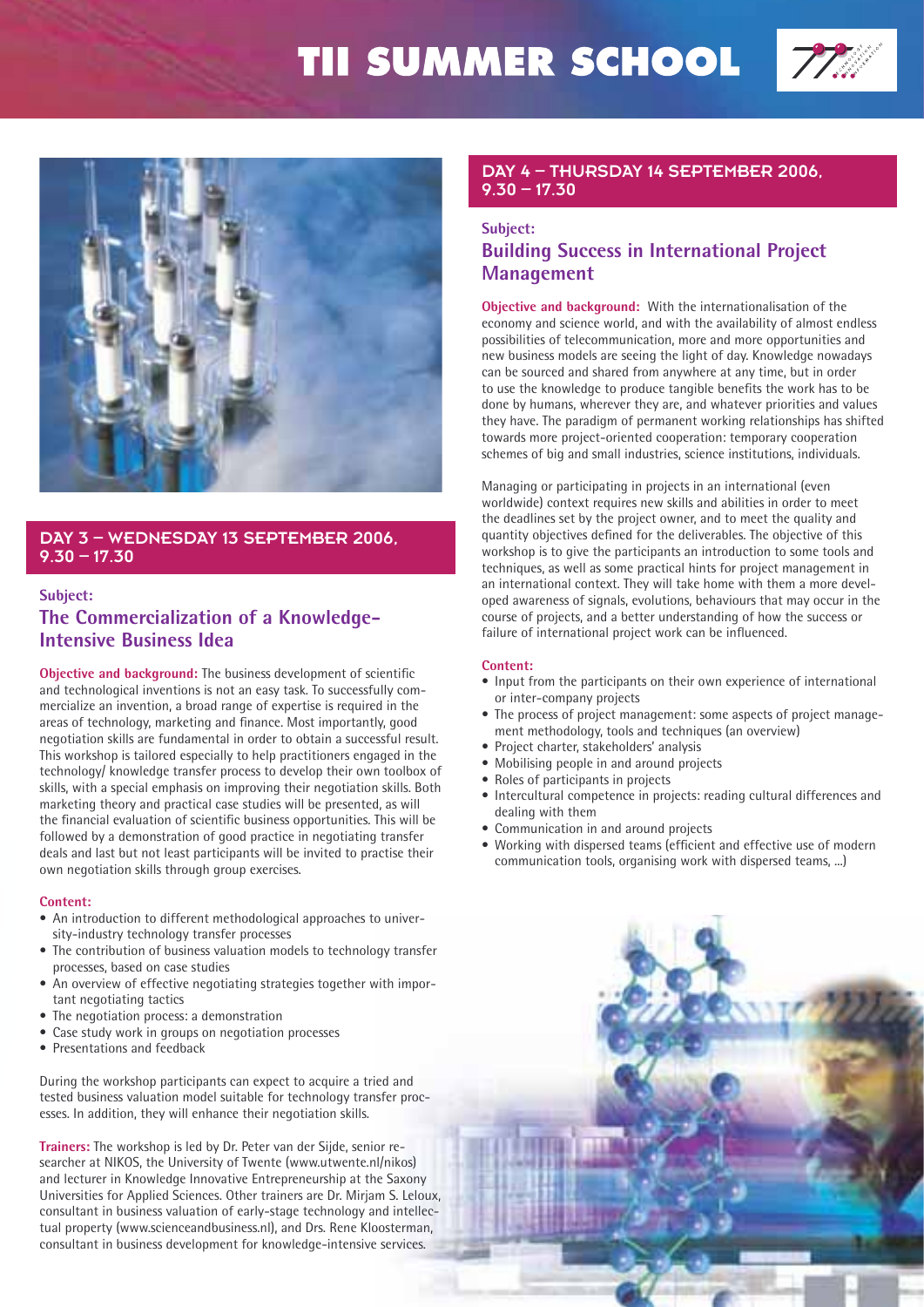### PROGRAMME **TII SUMMER SCHOOL**

The workshop will consist of short presentations, mixed with practical exercises in small groups and use of self-evaluation tools.

**Trainer:** Guido Giebens has had a very broad-ranging career to date, having worked in industry with the multinational Eastman Kodak in the 1970s and 1980s, then later as a Total Quality Management consultant before moving to the University of Antwerp, where he was responsible for research exploitation and managing the university incubator. After working as a consultant with Bekaert-Stanwick for three years specialising in innovation management systems, Guido is now operating as an independent consultant, in a virtual framework (www.viisiteam.com), advising clients on innovative problem solving, and process improvement. He is also a part-time lecturer at the Design Sciences Department of the «Hogeschool Antwerpen». During his career he has worked with many different people from European countries and from the US, and he has built up experience in dealing with the challenges and pitfalls of cooperation in international projects.

#### DAY 5 – FRIDAY 15 SEPTEMBER 2006,  $9.00 - 13.00$

#### **Subject:**

**Marketing Scientific Results and Services in a Turbulent Environment – What is Really Working in Technology Marketing and Commercialisation Today?**

**Objective and background:** Today, Research and Technology-based Organisations (RTOs) need to invest in emerging scientific capabilities and technologies at the same time they build world-class skills in strategic marketing effectiveness. To be successful, today's RTOs need to be recognised as scientific discipline experts and thought leaders who are as comfortable accepting science and engineering awards as signing contracts to commercialise competitive research and new technologies. Often, to attract research funding, they must clearly demonstrate the beneficial impacts of their work on the community at the same time. This interactive half-day workshop gives participants the opportunity to discuss and try out some of the most innovative techniques used by successful international Research and Technology-based Organisations. Participants will plan marketing strategies and identify value propositions that really work for critical stakeholders, find prospects and new business opportunities, develop durable and mutually beneficial relationships, and encourage the development of multi-skilled staff that can significantly increase the organisation's revenue streams.

#### **Content:**

- Understand how marketing principles can be profitably applied to R&D and knowledge-based organisations,
- Learn how to use technology benefit analysis and industry and consumer insights to improve planning and reduce the risk of technology market failures.
- Understand how to analyse national and international markets for new business opportunities
- Understand how to apply competitor analysis to differentiate your organisation
- Learn how to make more of your marketing investment in a globalising R&D environment
- Learn to use new techniques like 'permission' and 'viral' marketing and 'challenge workshopping' to cost- effectively and organically expand your client base while rapidly encouraging the transition from interested prospects to strategic partners.

The workshop offers a balanced mix of marketing theory and practical work in groups.

**Trainer:** Judy Marcure is Director of Calibre Communications (www. calibrecommunications.biz) and an experienced workshop facilitator for R&D organisations and associations of innovation management and technology transfer professionals. She has a Master's degree in marketing, with a focus on research and technology marketing, as well as a Master's in the history and philosophy of science. Her work with R&D labs and universities across four continents has been recognised by a number of awards for science marketing excellence. She has assisted clients in industrial sectors such as food, IT, packaging and transport as well as public sector research, IT, transport and logistics organisations to plan for and achieve unprecedented commercial successes. Judy is an editor of the international journal Innovation: Management, Policy & Practice and co-author, with Bruce Davies, Brett Cornwell and Thomas Baaken, of Marketing Scientific Results and Services: a Toolkit.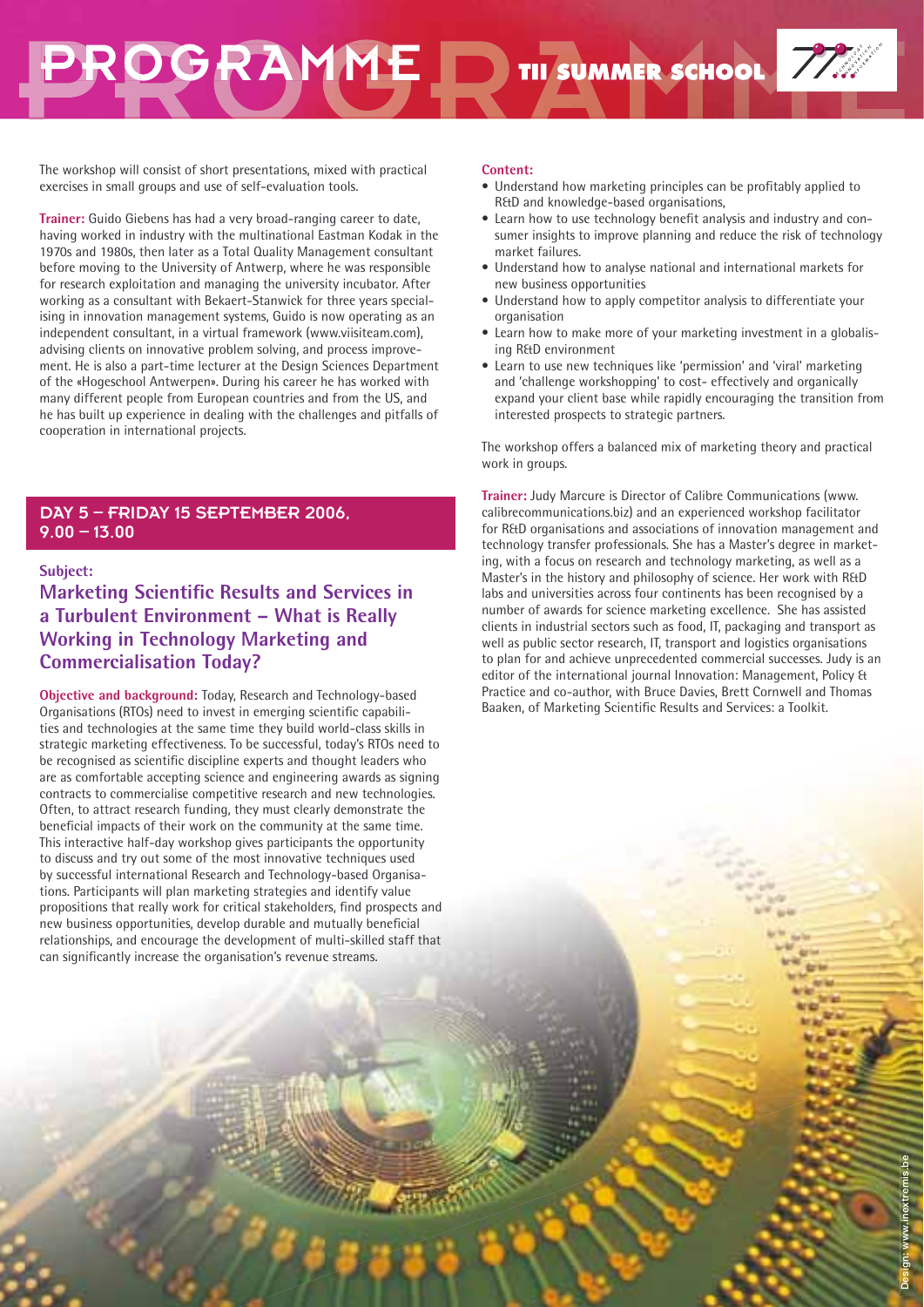## **TII SUMMER SCHOOL**



11-15 SEPTEMBER 2006, SZEGED, HUNGARY

#### REGISTRATION AND ACCOMMODATION BOOKING FORM

Please return to: TII (Technology, Innovation, Information) 3, rue Aldringen, L – 1118 Luxembourg Fax: +352-46 21 85 (Tel. +352-46 30 35-1)

| Surname:                                                                                                         |                   |  |  | Title: $\square$ Dr. $\square$ Mr $\square$ Mrs $\square$ Ms |  |
|------------------------------------------------------------------------------------------------------------------|-------------------|--|--|--------------------------------------------------------------|--|
| <b>First Name:</b>                                                                                               | <b>Job Title:</b> |  |  |                                                              |  |
| Organisation: www.communication.com/www.communications.com/www.communications.com/www.communications.com/www.com |                   |  |  |                                                              |  |
| <b>Full Address:</b>                                                                                             |                   |  |  |                                                              |  |
|                                                                                                                  |                   |  |  |                                                              |  |
| Tel:                                                                                                             | Fax:              |  |  |                                                              |  |
| E-mail:                                                                                                          |                   |  |  |                                                              |  |
| $\Box$ I will attend the TII Summer School from 11 to 15 September 2006.                                         |                   |  |  |                                                              |  |
| $\Box$ I wish to attend on the following dates:                                                                  |                   |  |  |                                                              |  |

#### **ACCOMMODATION**

| $\Box$ Please reserve accommodation on my behalf |                                          |          |        |  |  |
|--------------------------------------------------|------------------------------------------|----------|--------|--|--|
| Arrival date:                                    | Departure date:                          | $=$<br>. | nights |  |  |
| $\Box$ Single room (70 EUR per night)            | $\Box$ Double room (82.50 EUR per night) |          |        |  |  |

#### **PAYMENT**

 $\Box$  Option 1: 5-day course fee (accommodation extra - see above)

 $\square$  990 EUR for TII members

 $\square$  1.290 EUR for non-members

 $\square$  550 EUR for all participants from CEEC

 $\Box$  Option 2: course fee per day (accommodation extra – see above)

 $\square$  250 EUR for TII members

 $\square$  325 EUR for non-members

 $\square$  150 EUR for CEEC participants

Upon receipt of this form. TII will invoice you for Option 1 or Option 2, as well as for accommodation for the nights you book. Payment details are provided on the invoice (by bank transfer or by credit card).

Cancellation Policy: A full refund less 100 euro will be made if written cancellation is received at least 15 days before the start of the course. A 50% refund will be made if cancellation is received less than 15 days before the start of the course. Substitutions may be made at any time.